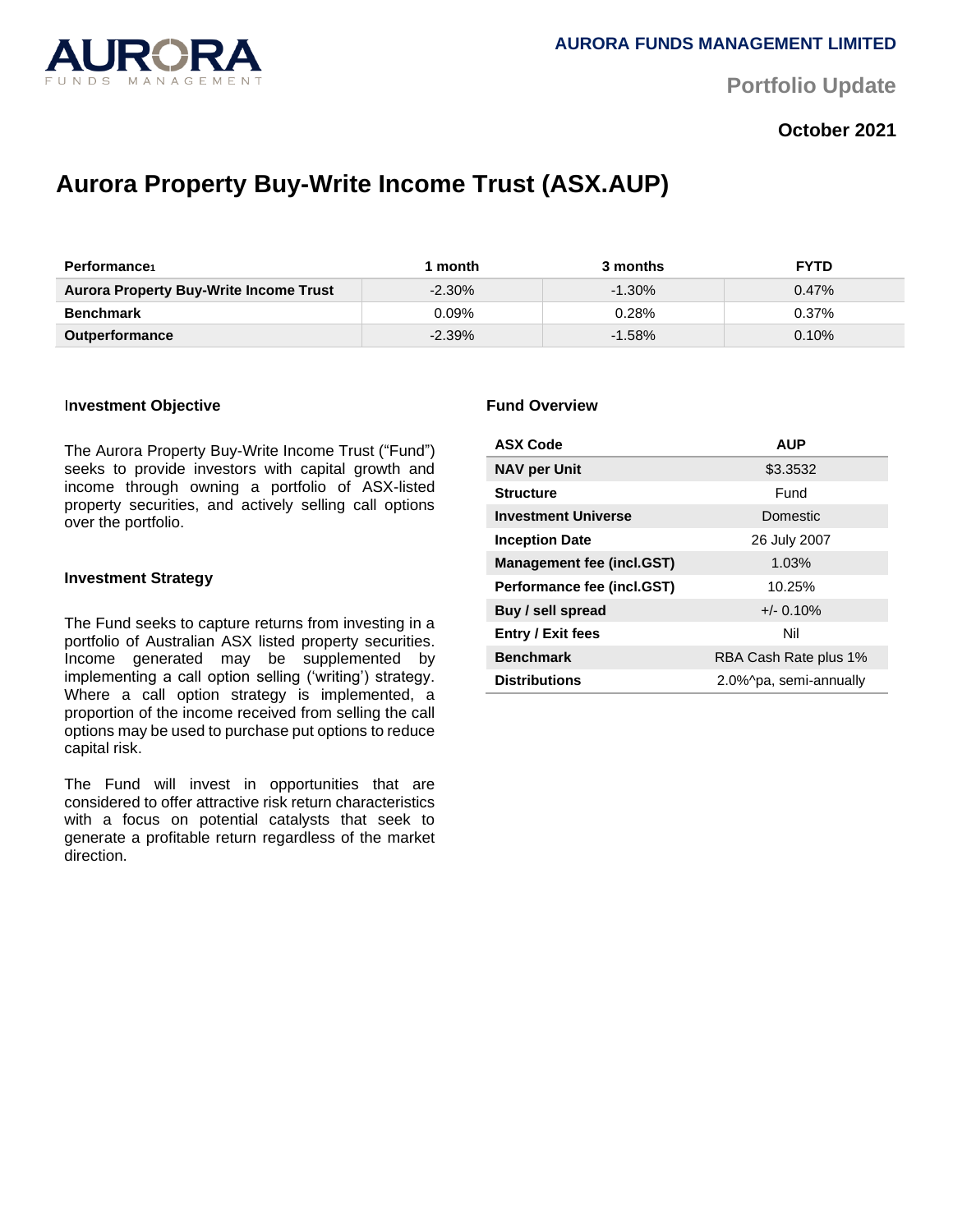

**Portfolio Update** 

**October 2021**

# **Fund Update**

AUP requested a voluntary suspension on April 2<sup>nd</sup> due to reasons outlined below. Aurora is currently working with the ASX to have AUP's suspension lifted a soon as possible.

The Fund provides the following information pursuant to ASX Listing Rule 17.2:

- The request for Voluntary Suspension relates to the effects of the COVID-19 pandemic on AUP, including the Disclaimer of Auditor's Opinion in the Annual Report for RNY Property Trust (ASX: RNY) and the ASX's investigation on that matter;
- As stated in AUP's financial statements for the half year ended 31 December 2019, the Fund owns 67.15% of the units in RNY and has extended subordinated debt to US entities in the RNY group;
- It is expected that the Voluntary Suspension will be ended once the ASX has concluded its investigations, as mentioned above; and
- Aurora is not aware of any reason why the Voluntary Suspension should not be granted.

# **RNY Property Trust**

Aurora Funds Management Limited (Aurora), in its capacity as the responsible entity of the Aurora Property Buy Write Income Trust, Aurora Fortitude Absolute Return Fund, Aurora Global Income Trust and the Aurora Dividend Income Trust (Fund(s)), provides the following update in relation to the RNY Property Trust (RNY).

RNY has been suspended from trading on the Australian Securities Exchange (ASX) since 1 April 2019, due to delays experienced in finalising its audited financial statements for the year ended 31 December 2018 and half year ended 30 June 2019, followed by the Audit Disclaimer Opinion issued in relation to the year ended 31 December 2019. Aurora understands that RNY is due to release its Audit Reviewed financial statements for the half year ended 30 June 2020. In the event a clear audit review statement is issued, Aurora understands that RNY will then be in a position to apply for recommencement of trading on the ASX.

On 23 September 2019, RNY announced it had completed an independent valuation of its 5 commercial office properties in the New York tri-state area, resulting in a 16% uplift on previous valuations and a material uplift in RNY's Net Tangible Asset (NTA) backing. Given RNY's suspension from trading on the ASX, there was no actively traded market available for Aurora to determine the market value for RNY's securities. As such, the independent valuation obtained by RNY was considered the most appropriate basis on which to determine the carrying value of RNY, with Aurora's direct investments being carried at a small discount to RNY's improved NTA.

On 29 June 2020, Keybridge Capital Limited (Keybridge) announced its intention to make an off-market all scrip takeover bid for RNY at an implied offer price of \$0.011 per RNY unit1 (Keybridge Offer), with its Bidder's Statement being dispatched on 28 August 2020. On 28 September 2020, Keybridge issued a substantial holder notice stating it had acquired a relevant interest of 1.01% in RNY (from parties other than Aurora) through acceptances into the Keybridge Offer. Aurora has also elected to accept a portion of its Funds holdings into the Keybridge Offer. Consistent with its previous "truth in takeovers" statement, Aurora has limited its acceptances into the Keybridge Offer at 41,450,000 RNY units.

As a consequence of the acceptances into the Keybridge Offer, the implied offer price of \$0.011 per RNY unit is now the most readily observable price for RNY securities. As such, this has resulted in the carrying value of Aurora's direct investments in RNY being reduced from \$0.044 to \$0.011 per RNY unit, across its various Funds.

On 20 January 2021, Huntley Management Limited (Huntley), as responsible entity of RNY, announced that unitholders had passed a resolution to remove RNY from the Official List of the ASX. As a consequence of RNY's voting results, RNY was removed from the Official List of the ASX on 25 January 2021.